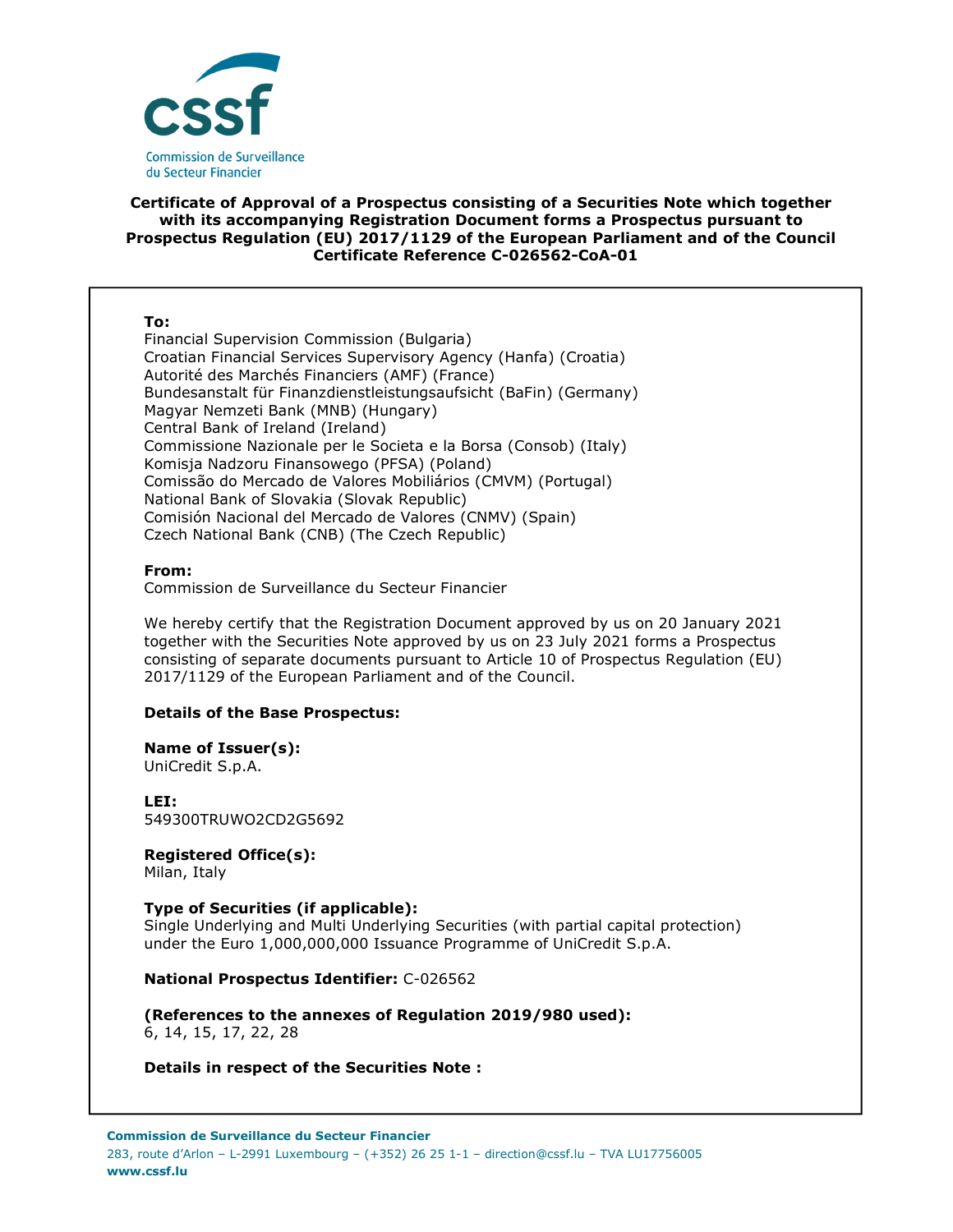

We hereby certify that the Securities Note detailed below has been drawn up pursuant to Prospectus Regulation (EU) 2017/1129 of the European Parliament and of the Council and was approved by us on 23 July 2021.

# **Name of Issuer(s):**

UniCredit S.p.A.

### **LEI:**

549300TRUWO2CD2G5692

**Registered Office(s):**  Milan, Italy

# **Type of Securities (if applicable):**

Single Underlying and Multi Underlying Securities (with partial capital protection) under the Euro 1,000,000,000 Issuance Programme of UniCredit S.p.A.

# **National Prospectus Identifier:** C-026562

# **(References to the annexes of Regulation 2019/980 used):**

14, 15, 17, 22, 28

#### **Name of the Guarantor(s) (if any):**  Not applicable

# **LEI of the Guarantor(s) (if any):**

Not applicable

# **Details in respect of the Registration Document <sup>1</sup> :**

We hereby certify that the Registration Document detailed below has been drawn up pursuant to the Prospectus Regulation (EU) 2017/1129 of the European Parliament and of the Council and was approved by us on 20 January 2021. This Registration Document may be used as a constitutent part of a Prospectus, as set out in Article 10 of Regulation (EU) 2017/1129.

**Name of Issuer(s):**  UniCredit S.p.A.

**LEI:** 549300TRUWO2CD2G5692

**Registered Office(s):**  Milan, Italy

**National Registration Document Identifier:** C-025911

 $1$  Notification of a prospectus composed of two parts is not sufficient to constitute a notification of the registration document. Notification of the registration document must conform to the requirement to include an appendix as set out in Article 26(4).